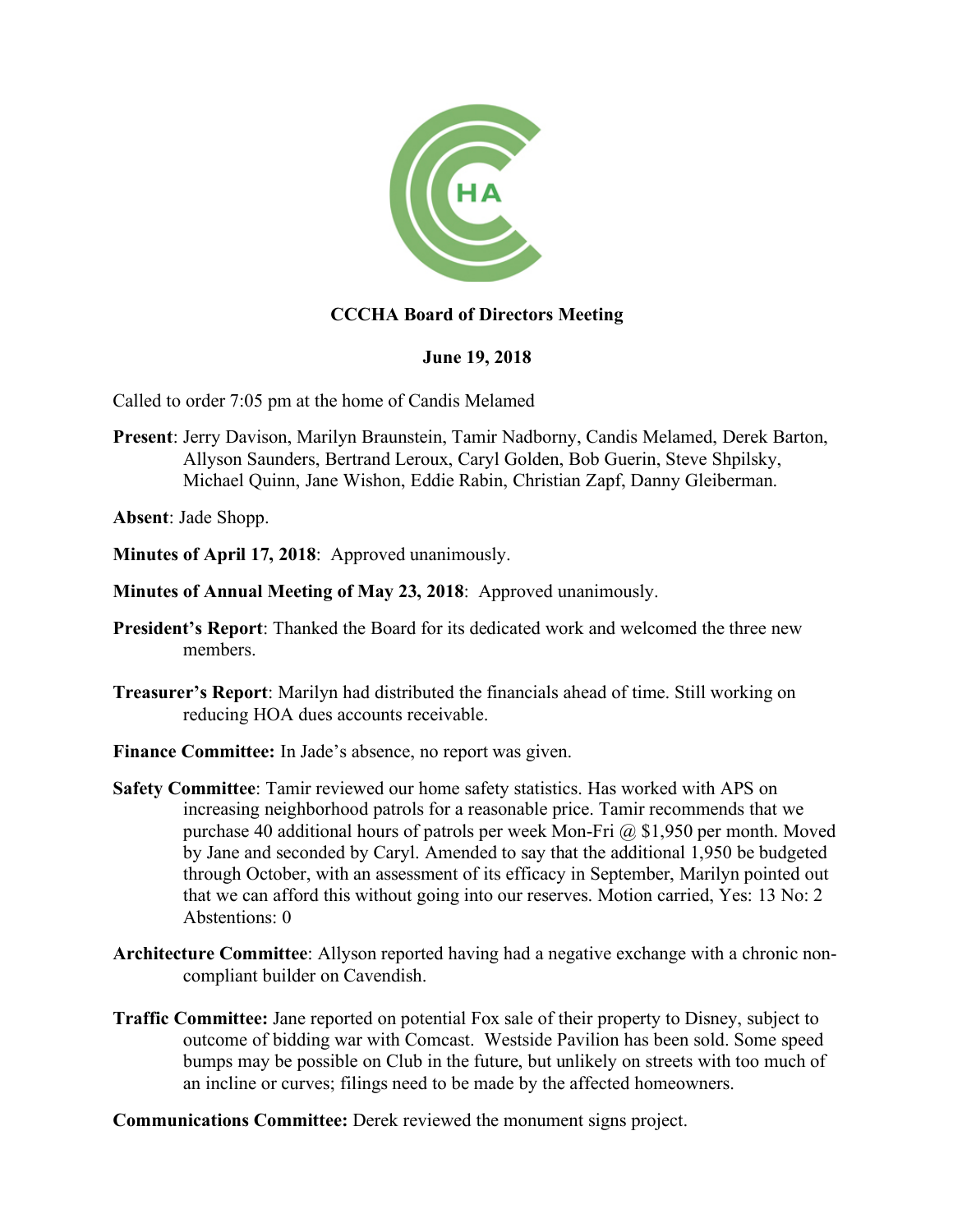**Legal Committee:** No report was given.

- **Green Committee:** Danny reported that we may need in the future to respond to consequences of increased density.
- **Film Committee:** Derek reported that YTD income is \$15,500, cannot rely on recurring film revenue to cover budget items.
- **Block Party Committee:** Candis reported on possible additional volunteers.
- **WNC**: Jane's report is appended below. In addition, the WNC successfully opposed application of increase in assessed value upon installation of rain water collection devices.

**Old Business:** None.

**New Business:** New committee members invited to join committees. Existing members may change their assignments.

**Election of Officers**: Existing officers re-elected unanimously.

**Next meeting will be July 17, 2018 at Tamir Nadborny's home.**

**Meeting adjourned at 9:22 pm.**

Respectfully submitted,

Gerald C. Davison, Secretary

-------------------------------------------------------------------------------------------------------------------

Westside Neighborhood Council Meeting Minutes (per Jane Wishon) Thursday, June 14, 2018 Westside Pavilion - 10800 W. Pico

Emergency "Resiliency" Plan – every Neighborhood Council is to create a plan for bouncing back after a major disaster (when 911 and other city services are overwhelmed and not available). More details as they become available, but it sounded like block captains, etc. would be a first step. There is a Neighborhood Council Emergency Preparedness Alliance that will help our NC with this. A new Safety Committee will be created to oversee the plan, etc.

With the crime, theft is up a lot. Versus last year it is up 22%. A large portion of that is from the 99 Cent Store, where people walk out with items. There has been the stealing of wallets and purses in stores. You have to be aware. There was a suggestion for women to strap their purses into the grocery cart using the child seatbelt most carts are supplied with.

Jack Sripoona, Council District 5 (CD5) Field Representative – The City recently sent a cease and desist order to Bird. DOT writes the regulations and Bird is in violation.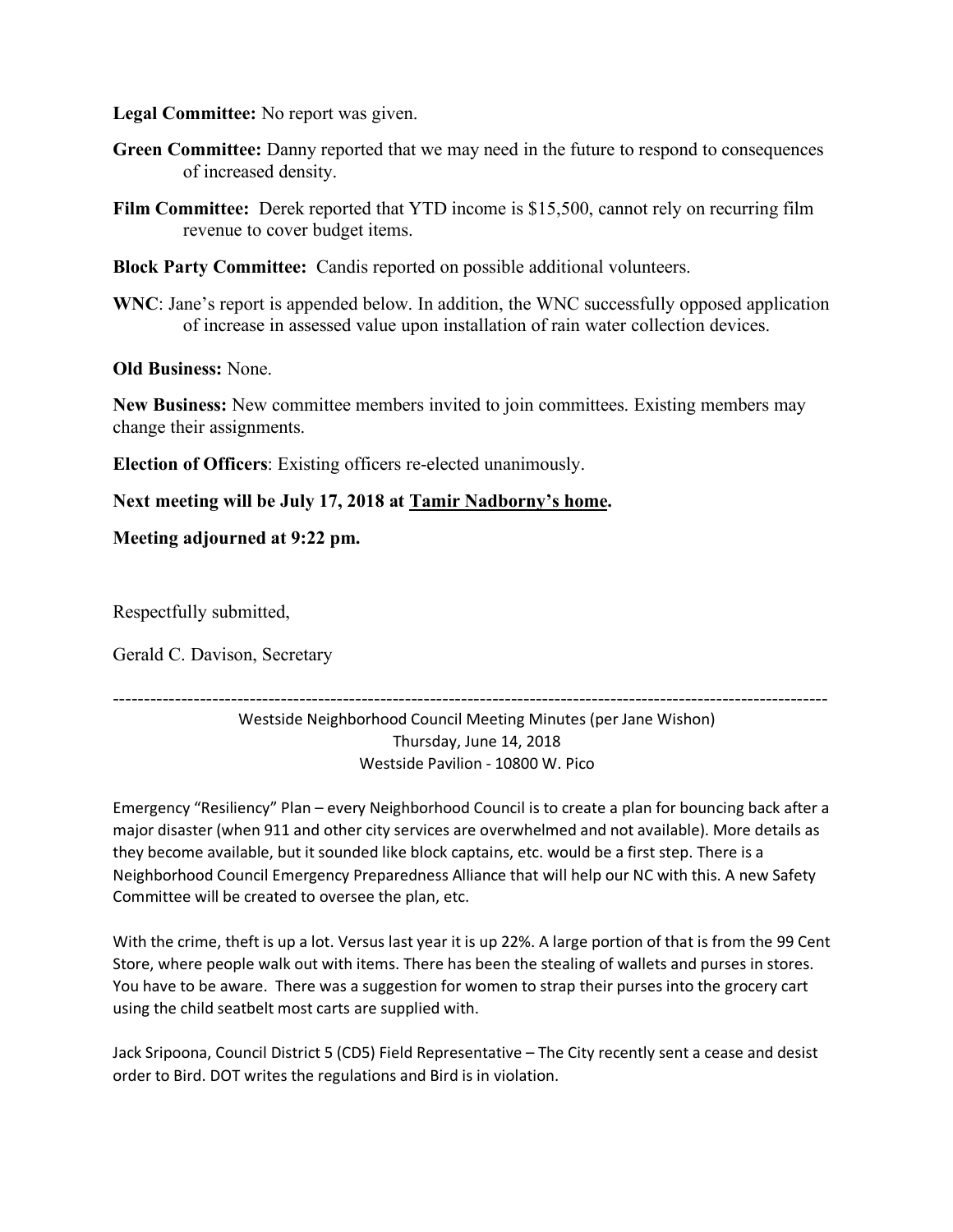(1) There will be an Expo-Northvale Bicycle Path Open House Meeting at the Palms-Rancho Park Branch Library Meeting Room on Tuesday, June 26, 2018 from 6:00 to 7:30 PM. Send questions to Jay. (2) Homelessness is down 26% from last year as demarcated from the homeless count. The City is exploring a place to house the homeless at 7951 Beverly Blvd and 11011 Santa Monica Blvd. This in no way means there is going to be housing at one of those locations; this is just to study those locations. (3) the Council Office is supporting the WNC special zoning plan for Pico

There is a motion by LA City Councilmember on reorganizing Neighborhood Councils. I've been assigned the task of following up on the motion to see which portions are acceptable to the WNC and which are not.

The Palms Neighborhood Council is trying to "take" co-ownership of the Palms Park, Library, and Rec Center. Our NC has put a lot of time and money into it and is contesting the idea of "sharing" the park. Meanwhile, Palms Neighborhood Council has painted the utility box right in front of the park with their logo. The park's across the freeway from their Council boundary so no one's really sure what's going on. I asked why it's a big deal and apparently decisions about things like crime, a back gate, etc. would have to be shared 50/50 with PNC if they are able to share the park – which would complicate the process.

Pick Pico: Five to six thousand people showed up and there were 121 vendors.

They distributed "Orange Cards" which allow you to access specials and deals from vendors at Pick Pico These are the specials we have so far and it keeps increasing. I'll have them at our meeting. *More info: https://www.pickpico.org/orangecard.*

The WNC put in \$19,500. We had \$15,000 in executive sponsorships

L) Ms. Tippit – Ms. Wishon shall gather comments via an adoc committee to review the following:

Ms. Christensen made the following motion: Motion to Oppose SB828 (Wiener) (Companion legislation to SB 827 recently defeated): The Westside Neighborhood Council moves to **oppose** SB 828, the state measure that would require cities and counties to rezone land to permit housing units in excess of their current goals to meet 100 percent of the local housing need. The WNC urges LA City to adopt an opposition position to this legislation. This bill represents an overreach by state government infringing upon local government role in zoning and land use decision-making. The WNC further moves to fashion separate legislation that would establish a mechanism for collecting data related to affordable housing.

## Motion to Oppose SB831

Ms. Broide made the following motion: The Westside Neighborhood Council moves to **oppose** SB 831, legislation which seeks to remove local government zoning and land use regulations placed on accessory dwelling units and their construction, including the exemption of ADU FAR from a property's permitted FAR. The removal of ADUs from local planning and zoning regulations is an overreach of State authority. The WNC urges the City of Los Angeles to oppose this proposed legislation in Sacramento.

Ms. Broide made the following motion: Motion to support cellular phones to have the MY311 app as a feature: The Westside Neighborhood Council **supports** The Los Angeles Neighborhood Council Coalition Request that the Los Angeles City Council creates a Council File to require all cellular phone companies